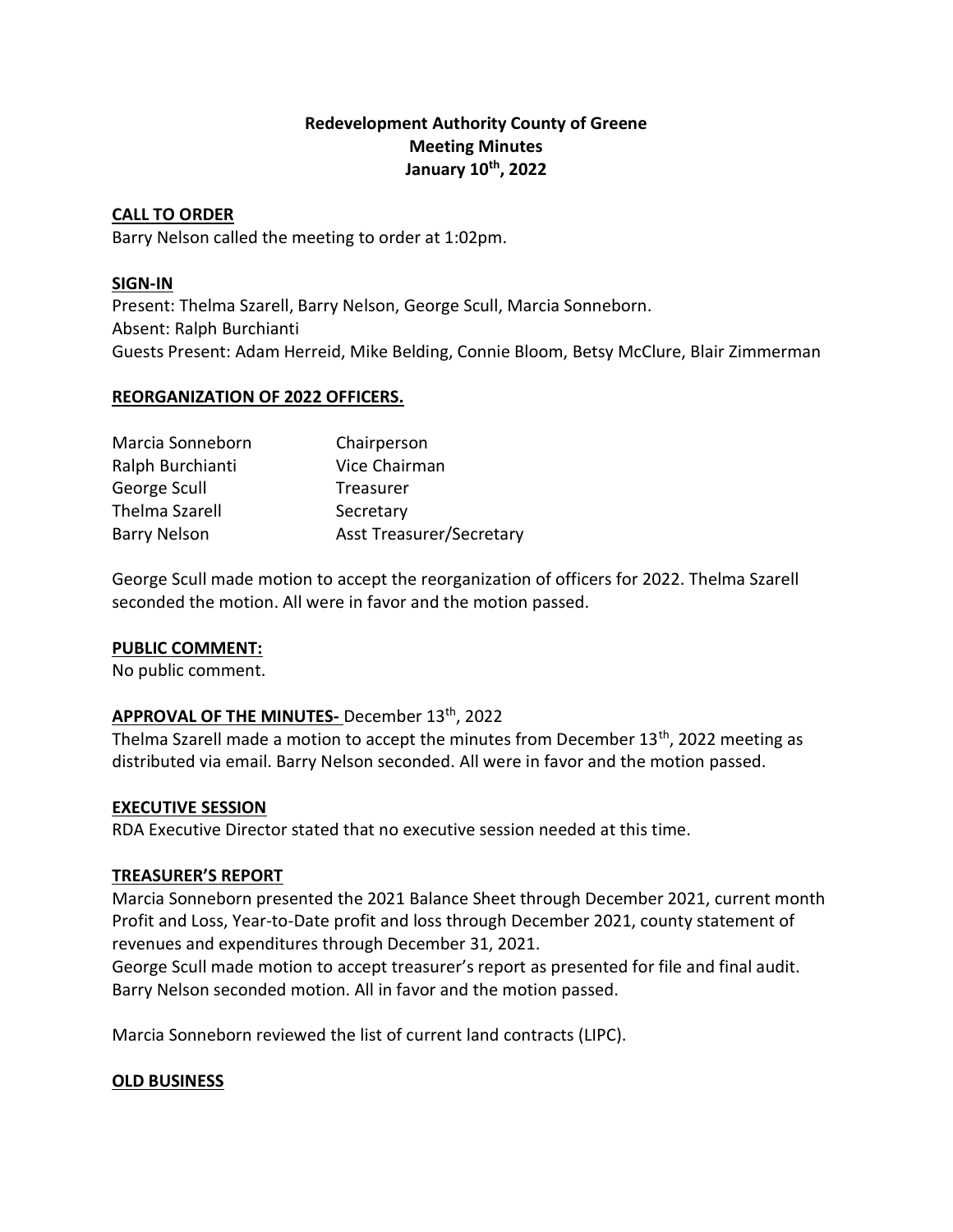## Properties for sale

23 Wood St. Nemocolin is for sale. Asking \$45,000. Renovations completed in August 2020. No interest.

323 5th Ave, Crucible is for sale. Asking \$81,500

193 S. Washington Street and 9 W. Lincoln St, Waynesburg- vacant land. Prompt Quality Painting will purchase for \$23,000. Title issues with 9 W. Lincoln Street. No update as of 02/08/2022

141 North Avenue, Jefferson. Quit Claim sent from Marriner, Jones, & Fitch with deadline of January 31st, 2022. No update 02/08/2022

#### Nineveh Heights

Subdivision in Nineveh Heights not feasible due to costs to bring infrastructure to the development.

Tax assessment appeals on 40 Wood and 46 School Street. Petition filed in Greene County Court of Common Please by Colin Fitch on both properties. No date scheduled for hearing (46 School Street sold).

Two modular homes for Rogersville are in place. Work on inside in progress. Water, and sewer are hooked up. No electricity. An oversized detached 1-car garage will be built for each home.

Review of home in rehab inventory: 64 Diaz, 17 Wood, Nemacolin 124 2<sup>nd</sup> Street, Clarksville 82 C street, Clarksville (GI Town). ½ duplex, other half is rented. 295 5<sup>th</sup> Ave, Crucible (Tim Guesman doing sweat equity on some repairs. Tim's desire is to purchase home from RDA. Need to establish time line. 363 Nazer Street, Waynesburg. New roof installed. Contract signed with Gaskill Construction. Working on inside, kitchen delivered 12/14/2021.

Title issues from properties purchased at Judicial Sales are being addressed: 47 School Street, 114 Bliss Ave, 141 North Ave, 9 W. Lincoln St. List of 19 properties for Colin Fitch to search.

Update on summary George Scull prepared on RDA properties. Continues to make progress, not yet completed.

Update on donated property 154 W. Greene St, Waynesburg from John and Kathy McNay. Deed recorded by RDA on 12/8/2021 and closed 12/09/2021 with Trakken Properties, LLC. Sold \$10,000; Date 12/9/2021.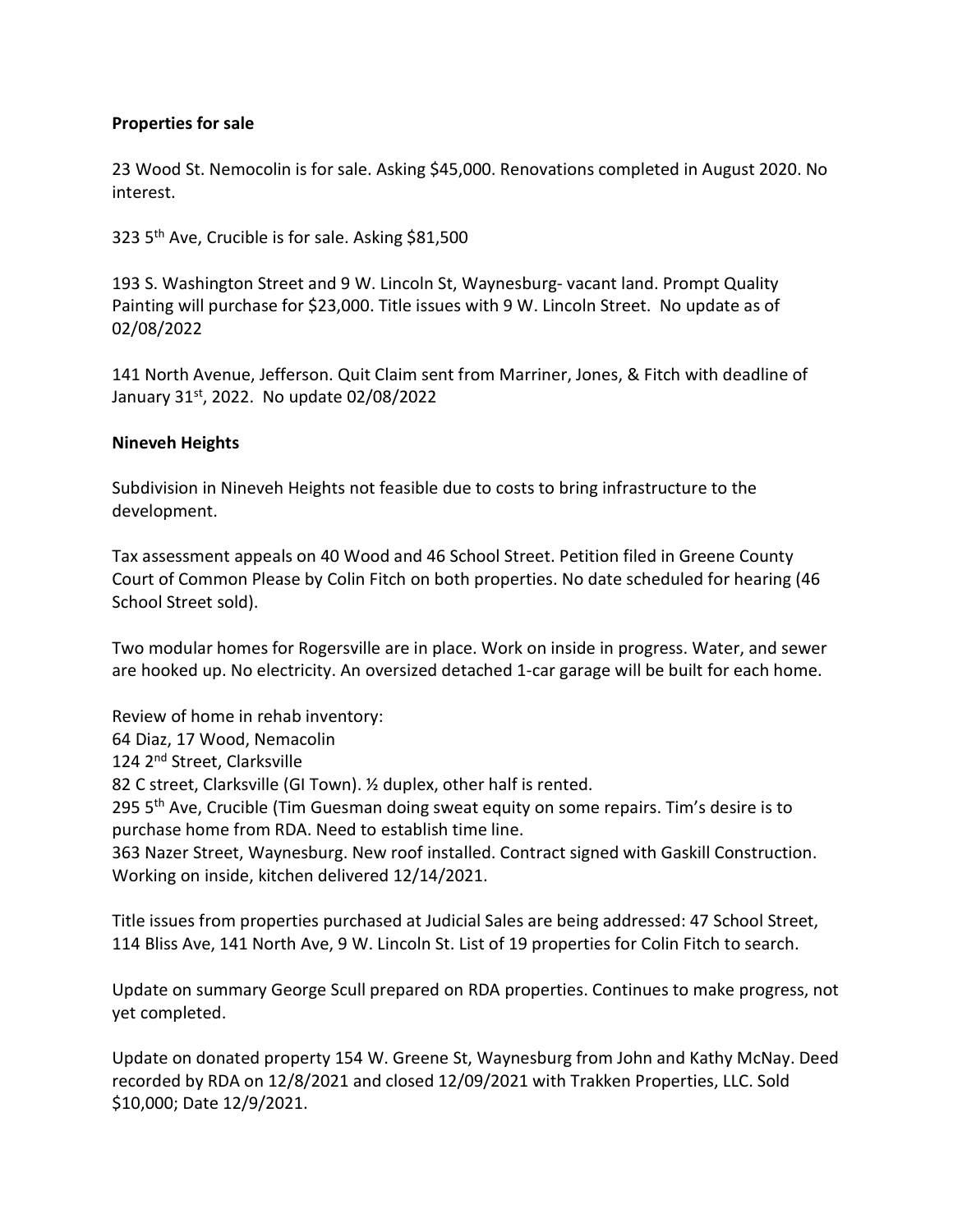#### NEW BUSINESS

Review of LIPCs expiring this year (2022). Desiree Yoss, Kevin Baker 333 Steele Hill Road.

Title issues with 46 School St cleared up and closed November  $24<sup>th</sup>$ , 2021. Title clearing continues work in progress for 47 School Street.

Peggy Walker interested in 23 Wood, Nemacolin. Confirmed that she can pay \$550/month for 36 month LIPC contract. Board supports decision to move forward with Peggy Walker. Barry Nelson made motion to approve LIPC for 36 months, at \$550 per month. Thelma Szarell seconded the motion, all in favor and motion passed.

363 Nazer Street LIPC with Melissa Haught, deferred until next meeting until home is completed.

126 A Street to close January 21, 2022. Repairs, updated paperwork for USDA Loan submitted.

2022 Ethics statements for board members distributed.

Director act as Executing Agent on behalf of RDA needs resolution by board. George Scull made resolution to approve Executive Director Adam Herreid to act as executing agent on behalf of the RDA. Barry Nelson seconded resolution. All in favor, resolution passed.

Lower Ten Mile Joint Sewer Authority Price increase per month. Verify which homes RDA is paying for sewer.

#### DIRECTOR'S REPORT

No update on Steve Salisbury.

Finances. Need to sell houses specifically 141 North Ave and 323 5<sup>th</sup> Crucible. Correction from agenda 01/10/2022; 9 LIPC contracts: 1880 Jefferson, 114 Bliss, 333 Steele Hill, 63-64 C Street, 323 3rd Street, 190 March, 40 Wood St, 215 Second Street, 401 Market Street.

Payments in arrears (over one month): Rental homes in arrears: 126 Fairview Ave, Jefferson – 7 months behind- last payment received 08/01/2021. 33 A Street, Clarksville 2-3 months behind in rent. Last partial payment made 01/14/2022 for \$200. Correction from Agenda 01/10/2022 185-186 March Ave, last payment on mortgage 08/31/2021, last payment for Nemacolin Home Repair 08/31/2022.

Projects underway: Rogersville Homes; 363 Nazer Street, 126 A street due to close; Carmichael Area School District Helping House- 29 Wood Street Nemacolin.